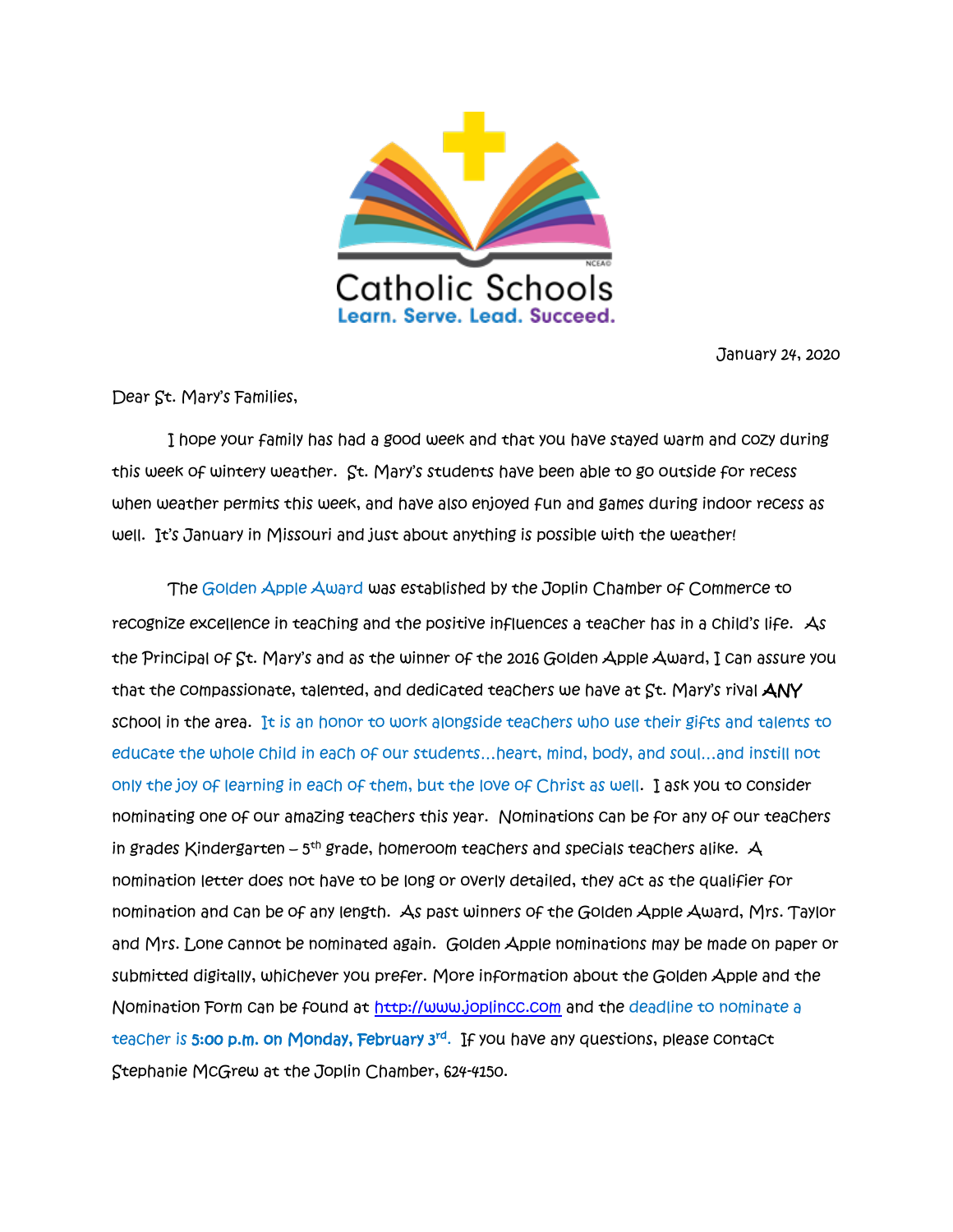Catholic Schools Week begins this Sunday and is a week-long celebration which recognizes the importance, the value, and the contributions of Catholic education to the Church and the world. Here is the St. Mary's CSW schedule of themes, events, and activities for the week:

## Sunday, January 26th: Celebrating our Parishes

- Parents, students, and alumni speak at Masses at all parishes.
- St. Mary's School choir will be singing at 11:00 a.m. Mass on Sunday.
- St. Mary's Youth Group will be serving breakfast from 8:30-10:15 a.m. to help kick off Catholic Schools Week.
- Knights of Columbus Free-Throw Championship for students 9-14 years old. The fun starts at 1:00 p.m. in the McAuley High School Gym. Call Scott Lone (417-768-1173) or Greg Emory (417-437-2413) for more information.

# Monday, January 27<sup>th</sup>: Celebrating our Students

- **Dress Theme:** Comfy Clothing Day (pjs, sweats, etc.)
- Students asked to donate a new set of pajamas or monetary donation to support Operation Jammies, Easton Murdock's charity to help hospitalized children receive cozy clothing during their stay.
- **Afternoon movies in each classroom with snacks.**

## Tuesday, January 28th: Celebrating Vocations

- **Dress Theme: Uniform Dress**
- $\overline{A}$ II Schools Mass at St. Mary's with Bishop Rice, 1:00 p.m. Early dismissal following Mass from classrooms, probably around 2:30 p.m. After school care will be available starting at 2:30 p.m. and the afternoon bus route to St. Peter's will run as usual.
- Students will write thank you notes to clergy with their classroom teachers

## Wednesday, January 29<sup>th</sup>: Celebrating our Faculty and Staff

- Dress theme: Wacky Wednesday! Crazy socks, mismatched or backwards clothing, etc.
- Home and School Faculty/Staff Appreciation Lunch with one-hour lunchtime so teachers may all eat together (parent volunteers will kindly cover lunch, recess, or class time).